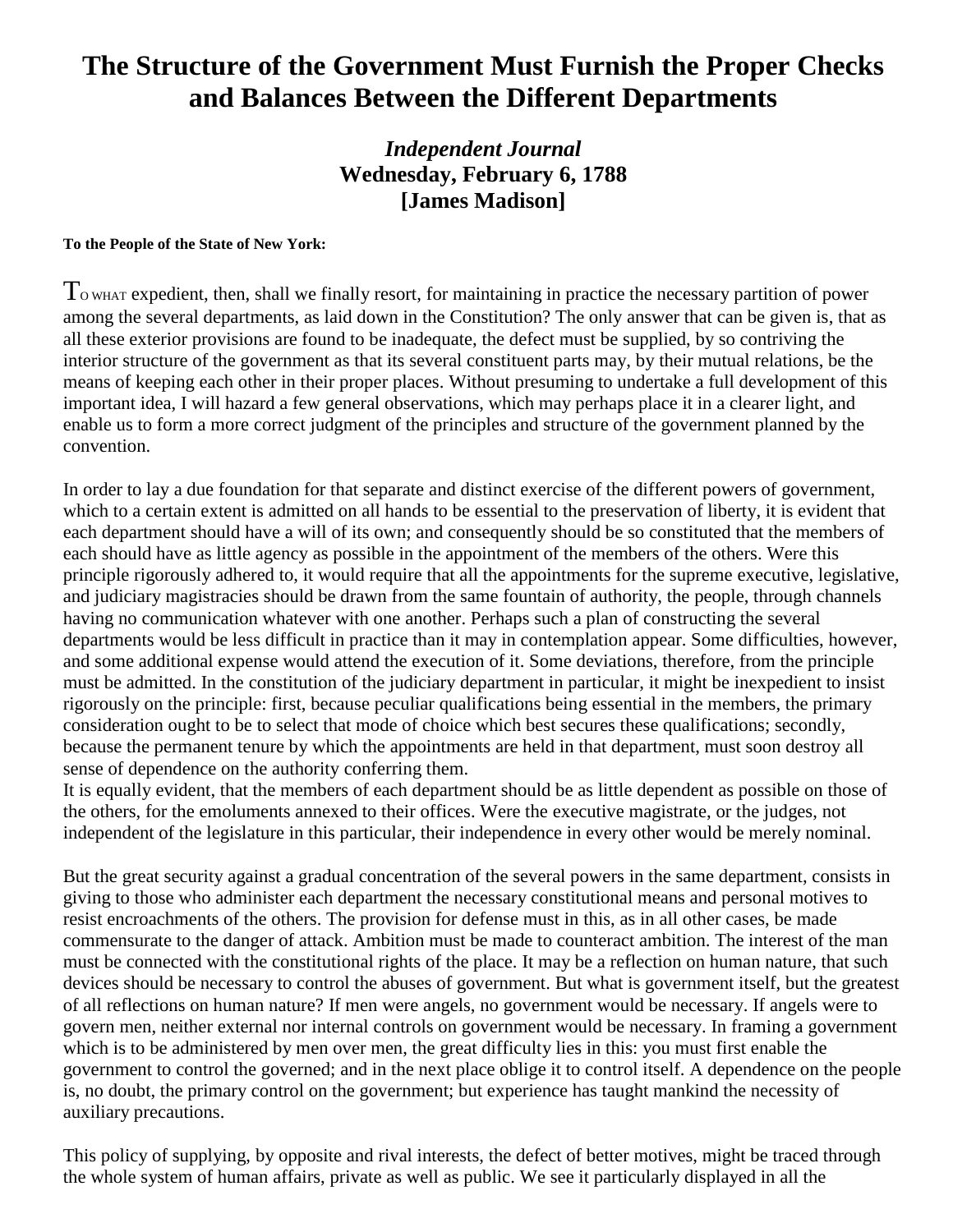subordinate distributions of power, where the constant aim is to divide and arrange the several offices in such a manner as that each may be a check on the other -- that the private interest of every individual may be a sentinel over the public rights. These inventions of prudence cannot be less requisite in the distribution of the supreme powers of the State.

But it is not possible to give to each department an equal power of self-defense. In republican government, the legislative authority necessarily predominates. The remedy for this inconveniency is to divide the legislature into different branches; and to render them, by different modes of election and different principles of action, as little connected with each other as the nature of their common functions and their common dependence on the society will admit. It may even be necessary to guard against dangerous encroachments by still further precautions. As the weight of the legislative authority requires that it should be thus divided, the weakness of the executive may require, on the other hand, that it should be fortified. An absolute negative on the legislature appears, at first view, to be the natural defense with which the executive magistrate should be armed. But perhaps it would be neither altogether safe nor alone sufficient. On ordinary occasions it might not be exerted with the requisite firmness, and on extraordinary occasions it might be perfidiously abused. May not this defect of an absolute negative be supplied by some qualified connection between this weaker department and the weaker branch of the stronger department, by which the latter may be led to support the constitutional rights of the former, without being too much detached from the rights of its own department?

If the principles on which these observations are founded be just, as I persuade myself they are, and they be applied as a criterion to the several State constitutions, and to the federal Constitution it will be found that if the latter does not perfectly correspond with them, the former are infinitely less able to bear such a test.

There are, moreover, two considerations particularly applicable to the federal system of America, which place that system in a very interesting point of view.

*First*. In a single republic, all the power surrendered by the people is submitted to the administration of a single government; and the usurpations are guarded against by a division of the government into distinct and separate departments. In the compound republic of America, the power surrendered by the people is first divided between two distinct governments, and then the portion allotted to each subdivided among distinct and separate departments. Hence a double security arises to the rights of the people. The different governments will control each other, at the same time that each will be controlled by itself.

*Second*. It is of great importance in a republic not only to guard the society against the oppression of its rulers, but to guard one part of the society against the injustice of the other part. Different interests necessarily exist in different classes of citizens. If a majority be united by a common interest, the rights of the minority will be insecure. There are but two methods of providing against this evil: the one by creating a will in the community independent of the majority -- that is, of the society itself; the other, by comprehending in the society so many separate descriptions of citizens as will render an unjust combination of a majority of the whole very improbable, if not impracticable. The first method prevails in all governments possessing an hereditary or selfappointed authority. This, at best, is but a precarious security; because a power independent of the society may as well espouse the unjust views of the major, as the rightful interests of the minor party, and may possibly be turned against both parties. The second method will be exemplified in the federal republic of the United States. Whilst all authority in it will be derived from and dependent on the society, the society itself will be broken into so many parts, interests, and classes of citizens, that the rights of individuals, or of the minority, will be in little danger from interested combinations of the majority. In a free government the security for civil rights must be the same as that for religious rights. It consists in the one case in the multiplicity of interests, and in the other in the multiplicity of sects. The degree of security in both cases will depend on the number of interests and sects; and this may be presumed to depend on the extent of country and number of people comprehended under the same government. This view of the subject must particularly recommend a proper federal system to all the sincere and considerate friends of republican government, since it shows that in exact proportion as the territory of the Union may be formed into more circumscribed Confederacies, or States oppressive combinations of a majority will be facilitated: the best security, under the republican forms, for the rights of every class of